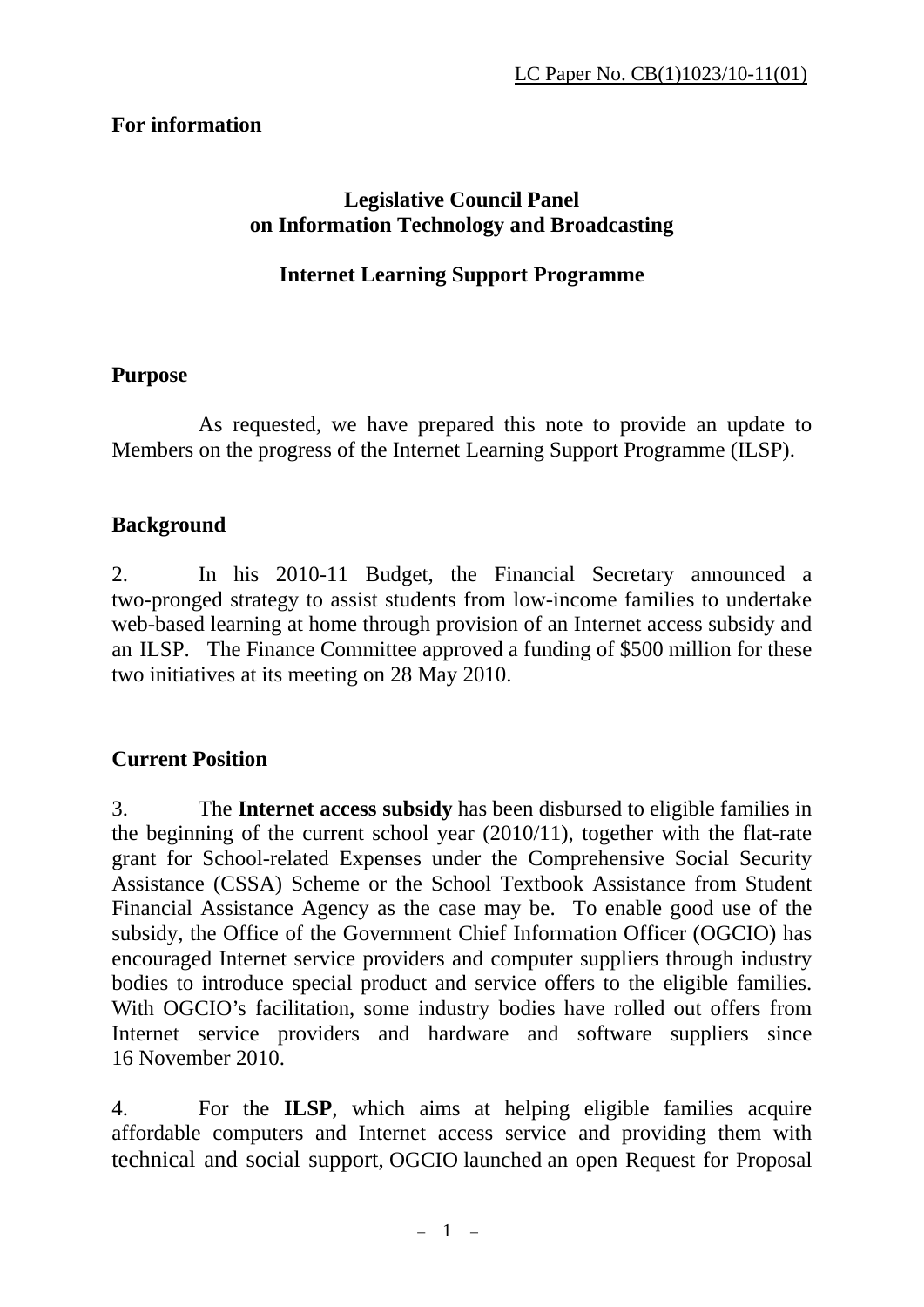(RFP) between May and July 2010 with a view to identifying a non-profit organisation as implementation agent. The RFP invitation document set out the objectives and requirements of the programme, as well as the marking scheme for evaluating the proposals.

5. Five proposals were received when the RFP closed on 5 July 2010. They were assessed by an Evaluation Panel, led by the Government Chief Information Officer (GCIO) and comprising representatives of the Education Bureau (EDB) and the Office of the Telecommunications Authority (OFTA), in accordance with the published process and criteria.

6. The Evaluation Panel completed rigorous assessment on different aspects of the proposals, including the proposed operating and financial models, key performance indicators, risk assessment, collaboration with various parties, the expertise, track record and commitment of the proponent and its partners, as well as the arrangements for corporate governance, management and control, and public accountability. Two leading contenders emerged and GCIO concluded that it would be in the best interests of low-income families if the programme could be executed so as to incorporate the best elements of the two leading proposals. The evaluation process and the proposed way forward were reviewed and accepted by a committee chaired by the Permanent Secretary for Commerce and Economic Development (Communications and Technology) and comprising three representatives from the Financial Services and the Treasury Bureau and the Education Bureau.

7. Upon conclusion of the RFP exercise, GCIO debriefed all the five proponents individually on 22 October 2010 and informed them that the Government would invite the Hong Kong Council of Social Service (HKCSS) and the eInclusion Foundation Limited (eInclusion) to explore the possibility of collaboration in jointly establishing a non-profit organisation to implement the programme.

8. HKCSS and eInclusion had intensive discussions since November 2010 to explore possible collaboration arrangements. While both parties share the belief in the benefits of this programme to low-income families and are fully committed to ensuring its successful delivery, there was difficulty reaching agreement on a collaboration model to co-found an implementation agent to take forward the programme.

9. In early January 2011, the Government proposed an alternative collaboration arrangement by engaging HKCSS and eInclusion to implement the programme in two geographical zones having regard to the spread of